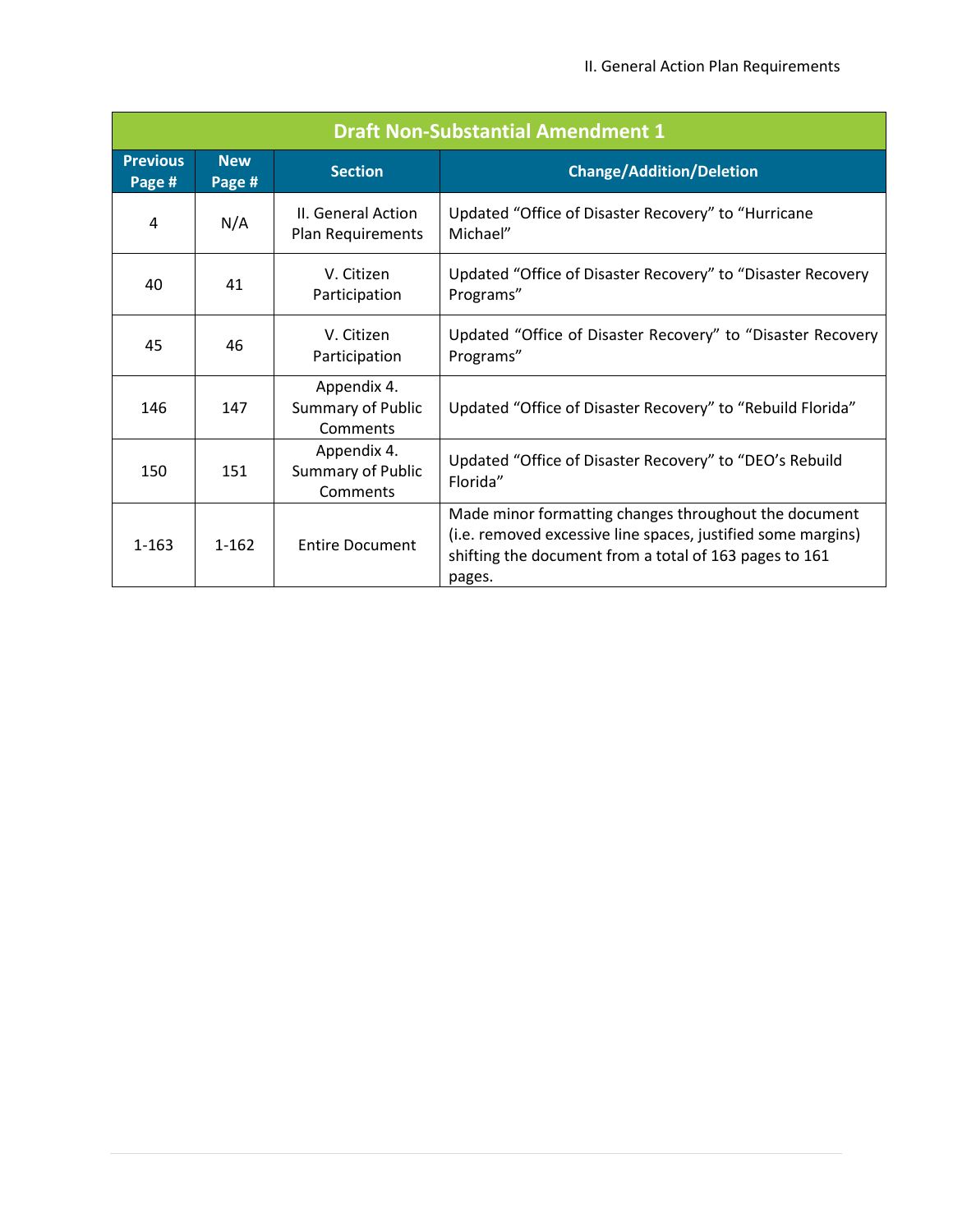Consistent with the goals and objectives of activities assisted under the Housing and Community Development Act of 1974, DEO will take the following steps to minimize the direct and indirect displacement of persons from their homes: (DEO will determine the full list of actions it will take based on local needs and priorities and will develop the Residential Anti-displacement and Relocation Assistance Plan (RARAP) at a later date in accordance with the [HUD Handbook 1378: Tenant Assistance, Relocation](https://www.hud.gov/sites/documents/1378X34CPDH.PDF)  [and Real Property Acquisition.](https://www.hud.gov/sites/documents/1378X34CPDH.PDF))

- Arrange for facilities to house persons who must be relocated temporarily during rehabilitation;
- The affordability periods for single family rental units will be a minimum of five years, unless local governments have established longer affordability periods;
- Ensuring that rehabilitated or reconstructed multifamily rental housing with eight or more units remains affordable for a minimum of 15 years; and
- Where feasible, rehabilitate housing, as opposed to demolition, to avoid displacement.

## 4. Maximum Assistance and Cost Reasonableness Assessment

DEO follows a cost analysis process as part of standard contracting procedures, which includes a review of each cost element to determine allowability, reasonableness and necessity. Maximum assistance available to housing beneficiaries, as well as cost-effectiveness relative to other means of assistance, will be outlined in the DEO Disaster Recovery Program Housing Guidelines. Maximum assistance per beneficiary for infrastructure will be set by the applicant jurisdictions as part of the project submittal to DEO and will be considered by DEO upon review.

Additionally, the Florida State Housing Initiatives Partnership program (SHIP), provides funds to local governments as an incentive to create partnerships that produce and preserve affordable homeownership and multifamily housing. Many local governments have participated in the program and have established local housing assistance plans, which include items such as housing incentive strategies, local policies to implement the incentive strategies and partnerships to reduce housing costs. To ensure that housing assistance amounts are cost reasonable, the maximum amount of CDBG-DR assistance available for any single housing unit under Hurricane Michael recovery programs is \$350,000. In cases of demonstrable hardship or where local housing markets warrant an increase of the cap, beneficiaries may propose an alternative cap to DEO for review and approval. An increased cap may also be used to provide funding for difficult or unexpected repairs above and beyond the housing caps. DEO will establish methods of cost reasonableness by conducting research on the services sought and procured. DEO will consult industry accepted trade organizations, past programs and other regional grantees for input on costs for services being procured.

DEO will define "demonstrable hardship" as exceptions to program policies for applicants who demonstrate undue hardship. Applicants in this situation will be reviewed on a case by case basis by the DEO Policy Exceptions Review Panel to determine whether assistance is required to alleviate such hardship. Demonstrable hardship may include, but is not limited to, excessive amounts of debt due to a natural disaster, disability, etc. With documentation, DEO may allow for persons with disabilities to exceed the \$350,000 cap on a case by case basis and if cost reasonable.

The policy exception process is detailed in the **Hurricane Michael** policies and procedures manual. The DEO Policy Exceptions Review Panel can only review and allow/refuse alternate documentation supporting eligibility or award issues. The panel cannot circumvent program policy or requirements and therefore, any file submitted where policy clearly addresses the issue raised will be rejected by the DEO Policy Exceptions Review Panel.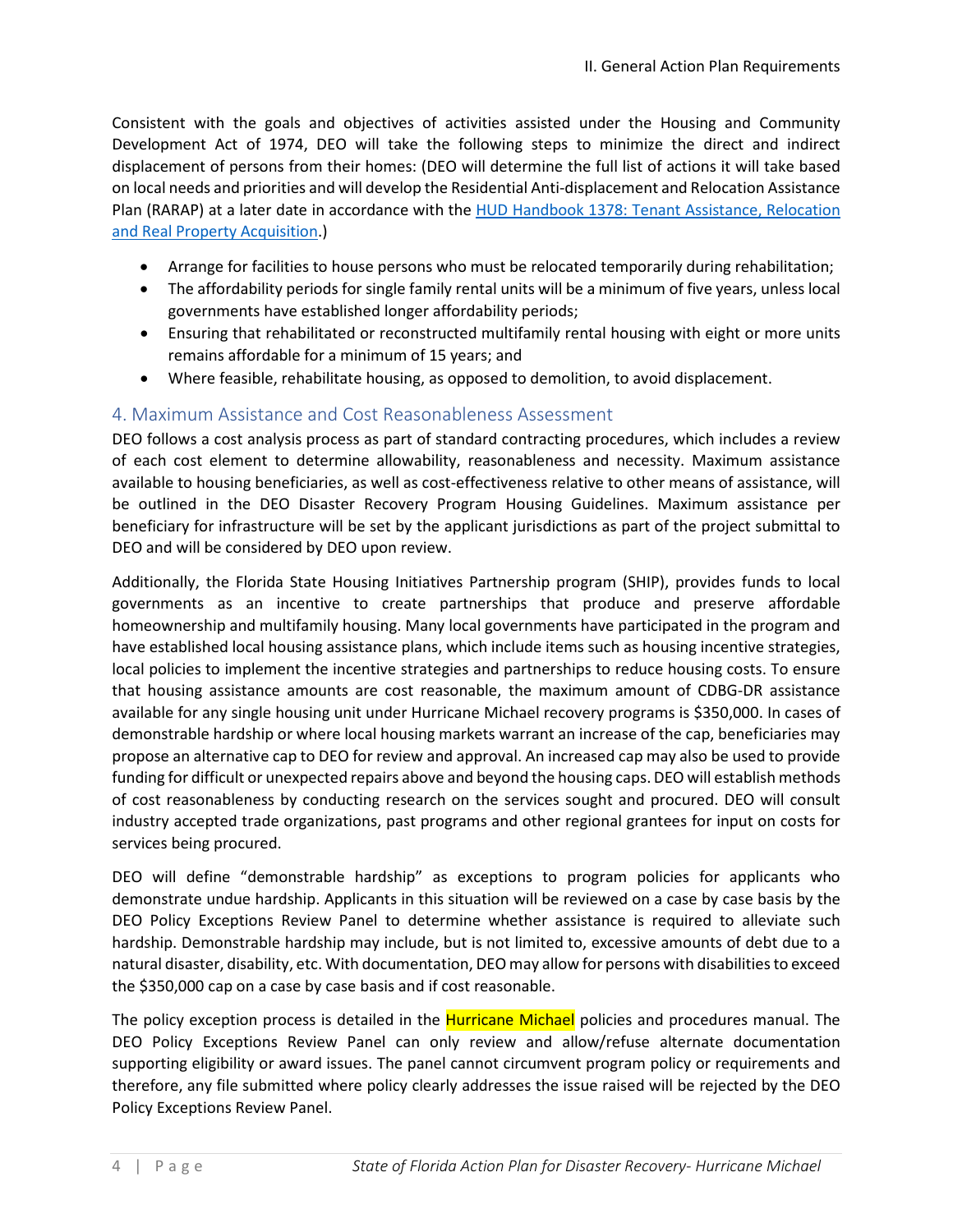# V. Citizen Participation

The Citizen Participation Plan for the Hurricane Michael allocation will provide a reasonable opportunity of at least 30 days for citizen comment and ongoing citizen access to information about the use of grant funds. Before DEO adopts this action plan or any substantial amendment to this plan, DEO will publish the proposed plan or amendment on [www.floridajobs.org/cdbg-dr,](http://www.floridajobs.org/cdbg-dr) DEO's main website. DEO and/or subrecipients will notify affected citizens through electronic mailings, press releases, statements by public officials, media advertisements, public service announcements, newsletters, contacts with neighborhood organizations and/or through social media. DEO will ensure that all citizens have equal access to information about the programs, including persons with disabilities (vision and hearing impaired) and limited English proficiency (LEP). A Spanish version of the State Action Plan will be available. DEO's website includes an Interpretive Translation Notice informing citizens in 15 different languages that translation services are available upon request. DEO consulted the "Final Guidance to Federal Financial Assistance Recipients Regarding Title VI, Prohibition Against National Origin Discrimination Affecting Limited English Proficient Persons," published on January 22, 2007, in the Federal Register (72 FR 2732), in order to comply with citizen participation requirements. Upon subsequent publication of the State Action Plan or substantial amendments, DEO will provide a reasonable opportunity of at least 30 days and have a method for receiving comments.

DEO will take comments via mail or email at:

Attention: Rebuild Florida Constituent Management Services Florida Department of Economic Opportunity Disaster Recovery Programs 107 East Madison Street The Caldwell Building, MSC 400 Tallahassee, Florida 32399-2100 [cdbg-dr@deo.myflorida.com](mailto:cdbg-dr@deo.myflorida.com)

# Publication

Before its adoption, the proposed State Action Plan was published on the DEO website, www.floridajobs.org[/CDBG-DR, f](http://floridajobs.org/news-center/public-notices)or a 30-day citizen comment period. DEO incorporated and addressed citizen comments received during that period into the final Action Plan.

## 1. Public Website

DEO has a public website providing access to information and programs administered by the state. DEO has a separate and distinct webpage on its website entitled "Disaster Recovery Programs" at [www.floridajobs.org/cdbg-dr](http://www.floridajobs.org/cdbg-dr) that includes information on disaster recovery activities assisted with CDBG-DR and CDBG-MIT funds. The creation and maintenance of the public website is one component of HUD's certification that DEO has proficient financial controls and procurement processes as required in the Federal Register.

The Disaster Recovery Programs' webpage will include links to action plans, action plan amendments, citizen participation requirements, and activity/program information for activities described in the action plan, including details of all contracts and ongoing procurement policies. It will also store every HUD Quarterly Performance Report (QPR), with information accounting for how funds are being used and managed.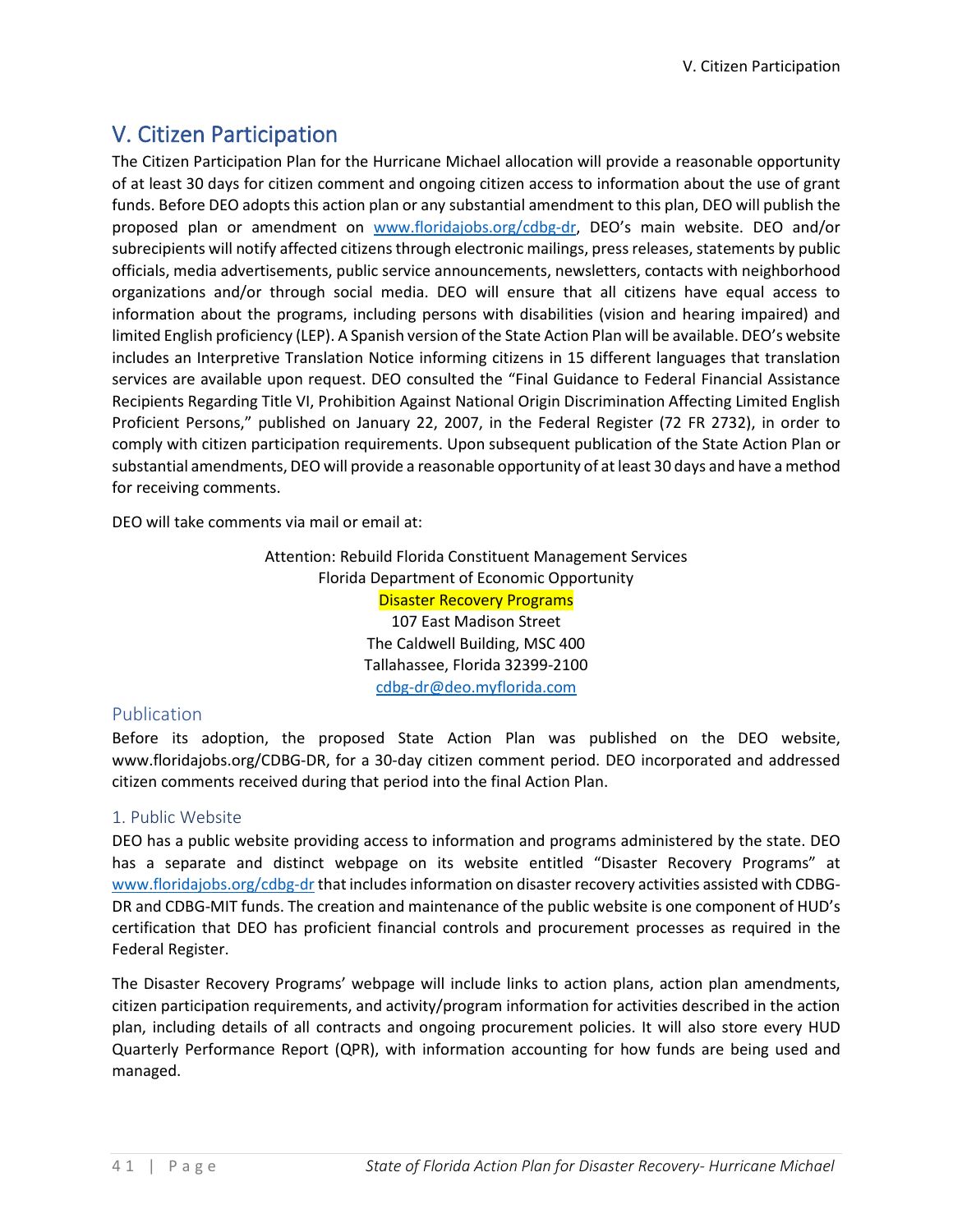3. The allocation or reallocation of more than 25 percent of the total current allocation(s) from HUD.

Citizens will be provided 30 days to review and provide comments on proposed substantial changes. A summary of all comments received will be included in the final Substantial Amendment submitted to HUD for approval.

DEO will notify HUD, but is not required to undertake public comment, when it makes any plan amendment that is not substantial. HUD will be notified at least five business days before the amendment becomes effective.

Every amendment to the action plan (substantial and non-substantial) will be numbered and posted on the DEO website.

## 6. Summary of Public Comments

A summary of public comments submitted on the draft Action Plan, as well as DEO's response to each comment, are included in Appendix 4.

### 7. Citizen Complaints

DEO will handle citizen complaints received by the state, its subrecipients, vendors and/or other program sources by:

- 1. Conducting investigations, as necessary;
- 2. Finding a resolution; or
- 3. Conducting follow-up actions.

The goal of the state is to provide an opportunity to resolve complaints in a timely manner, usually within 15 business days as expected by HUD, if practicable, and to provide the right to participate in the process and appeal a decision when there is reason for an applicant to believe its application was not handled according to program policies. All applications, guidelines and websites will include details on the right to file a complaint or appeal, and the process for filing a complaint or beginning an appeal.

Applicants can appeal program decisions related to one of the following activities:

- 1. A program eligibility determination;
- 2. A program assistance award calculation; and
- 3. A program decision concerning housing unit damage and the resulting program outcome.

Citizens may file a written complaint or appeal through the Disaster Recovery email at [CDBG-](mailto:CDBG-DR@deo.myflorida.com)[DR@deo.myflorida.com o](mailto:CDBG-DR@deo.myflorida.com)r submit by postal mail to the following address:

> Attention: Rebuild Florida Constituent Management Services Florida Department of Economic Opportunity Disaster Recovery Programs 107 East Madison Street

The Caldwell Building, MSC 400 Tallahassee, Florida 32399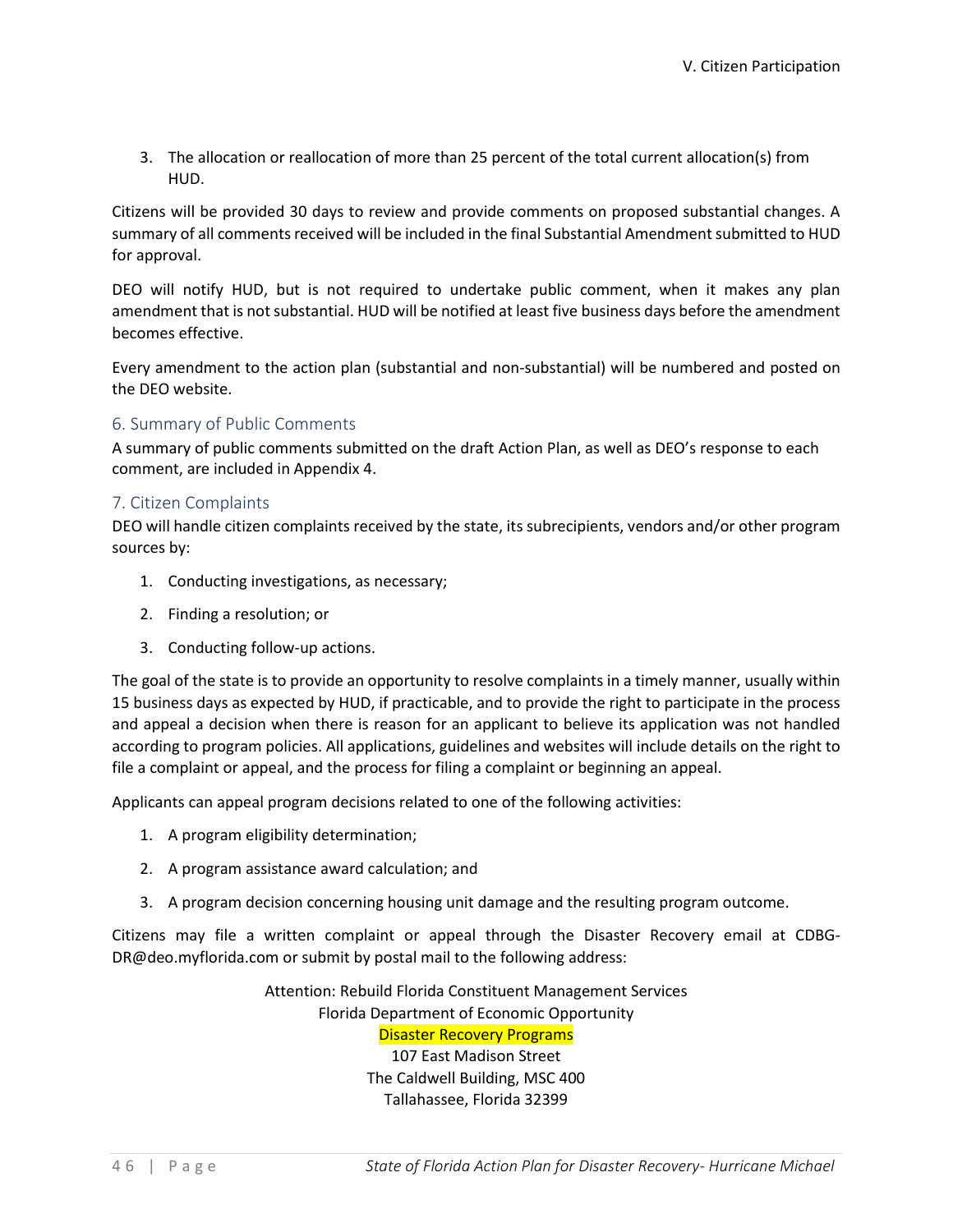# Appendix 4. Summary of Public Comments

## Responses to Public Comments

This document describes the comments received from the public following the release of the initial CDBG-DR draft Action Plan. Each section addresses comments and questions that correspond to specific topics mentioned in the draft Action Plan.

- Release Date: March 11, 2020
- Comment Period: March 11, 2020 April 10, 2020
- Approved by HUD: TBA
- Number of Comments Received:  $144<sup>1</sup>$  $144<sup>1</sup>$

Comments were received via e-mail and hard copy mail. The duration of the public comment period as well as instructions for how public comment submissions were posted to the webpage and expressed in a webinar overview of the draft Action Plan. Recordings of all webinars can be found on the CDBG-DR official webpage at [www.floridajobs.org/CDBG-DR.](http://www.floridajobs.org/CDBG-DR)

# Public Comments Related to Program Oversight and Management

1. How often does DEO anticipate running the program prioritization? For instance, if a program is prioritized high in November, does it retain its priority as other applications are evaluated?

### **DEO response:**

Rebuild Florida's mission is to assist disaster impacted communities to recover from past disasters and to increase communities' resiliency to future disasters. Within each program, priority will be placed on serving the low- and moderate-income populations in the communities served by the program's various activities (i.e. Housing, Infrastructure and Economic Revitalization/Development) while addressing the remaining unmet needs.

2. DEO certifies that it (and any subrecipient or administering entity) currently has or will develop and maintain the capacity to carry out disaster recovery activities in a timely manner and that the grantee has reviewed the requirements of this notice. How is "timely manner" defined?

## **DEO response:**

HUD requires that 100% CDBG-DR funding be expended within six (6) years of the signing of the grant agreement giving the grantee access to the federal funds. CDBG-DR programs must be carried out in a manner such that all grant close out and audit/verification activities are completed within the six-year period. HUD conducts routine – minimum of two in-person – monitorings of the CDBG-DR grant per year to ensure that the grantee's program is making appropriate progress. Additionally, HUD conducts desk audits of grantees and may conduct audits of subrecipient programs to ensure appropriate progress. In addition to HUD monitoring, DEO conducts monitoring of the program and DEO has contracted with a vendor to provide third party compliance monitoring.

<span id="page-4-0"></span><sup>&</sup>lt;sup>1</sup> DEO received a total of 144 comments/questions via 34 e-mails and letters